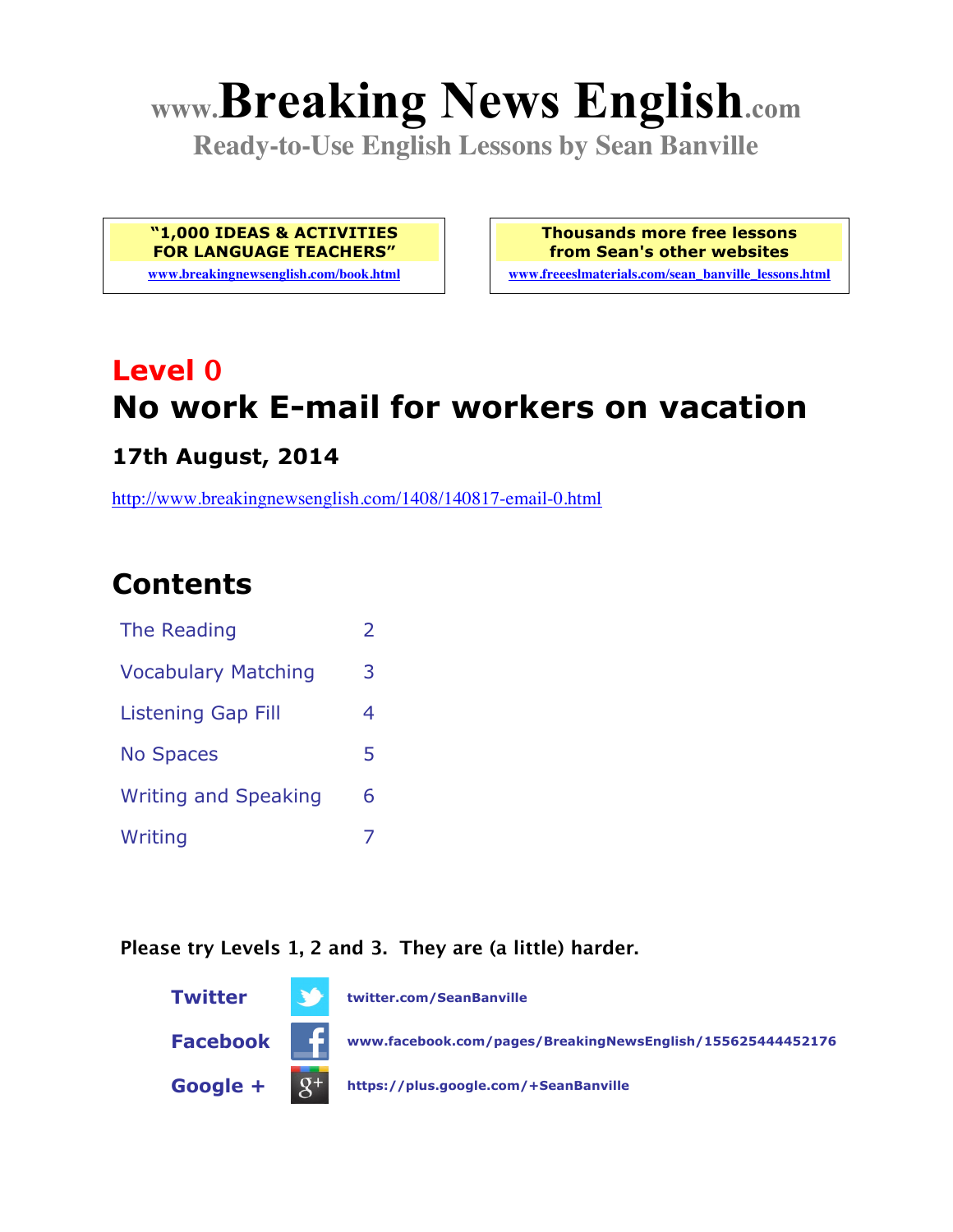## **THE READING**

From http://www.breakingnewsenglish.com/1408/140817-email-0.html

It is difficult for people to stop working. Many workers look at e-mails on the train, at lunchtime, at home, and when they are on vacation. Workers for the carmaker Daimler can delete emails and relax when they are on holiday. Daimler says it wants workers to enjoy family time and "me time" on holiday. Daimler said staff work better after a refreshing holiday. The company said staff should relax on holiday and not read emails. Its mail system sends replies that ask people to write again later. This might be a bad idea. Some people won't write again. Companies could lose money.

Sources: http://www.**marketplace**.org/topics/business/daimler-and-disappearing-emails http://www.**techrepublic**.com/article/the-digital-fightback-the-struggle-to-stop-work-taking-overour-lives/ http://www.**theatlantic**.com/business/archive/2014/08/daimlers-german-employees-can-setemails-to-auto-delete-during-vacation/376068/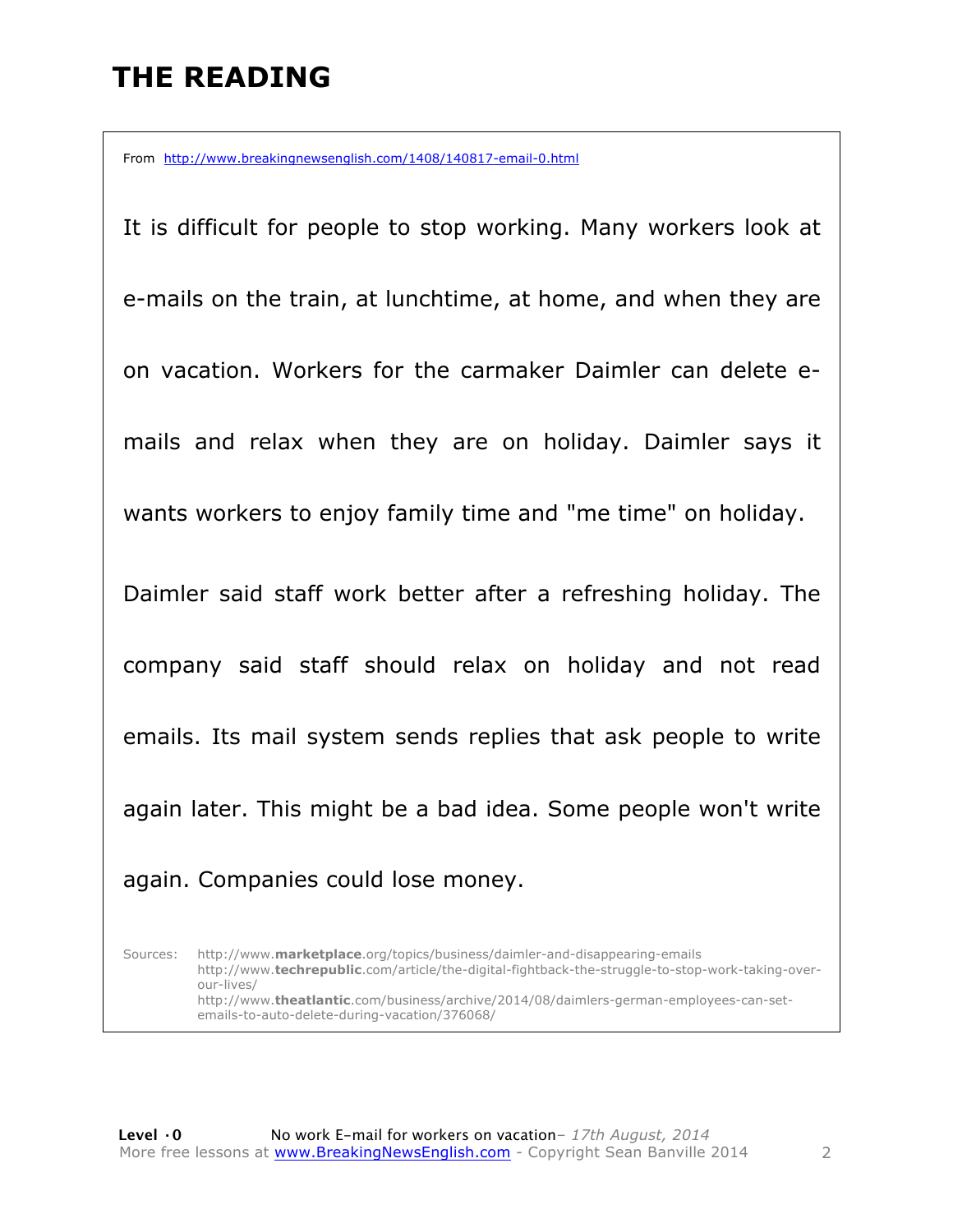# **VOCABULARY MATCHING**

From http://www.breakingnewsenglish.com/1408/140817-email-0.html

#### **PARAGRAPH ONE:**

| 1.             | It is difficult for people    | а.             | e-mails              |
|----------------|-------------------------------|----------------|----------------------|
| $\overline{2}$ | workers look at e-mails on    | b.             | on vacation          |
| 3.             | when they are                 | $\mathsf{C}$ . | time                 |
| 4.             | Workers for the               | d.             | to enjoy family time |
| 5.             | delete                        | e.             | to stop working      |
| 6.             | relax when they               | f.             | the train            |
| 7.             | Daimler says it wants workers | g.             | are on holiday       |
| 8.             | me                            | h.             | carmaker Daimler     |

#### **PARAGRAPH TWO:**

| 1.             | staff work better after | a. | staff should relax   |
|----------------|-------------------------|----|----------------------|
| $\overline{2}$ | The company said        | b. | again                |
| 3.             | not read                | c. | again later          |
| 4.             | mail                    | d. | a refreshing holiday |
| 5.             | ask people to write     | e. | lose money           |
| 6.             | This might be           | f. | emails               |
| 7.             | Some people won't write | g. | system               |
| 8.             | Companies could         | h. | a bad idea           |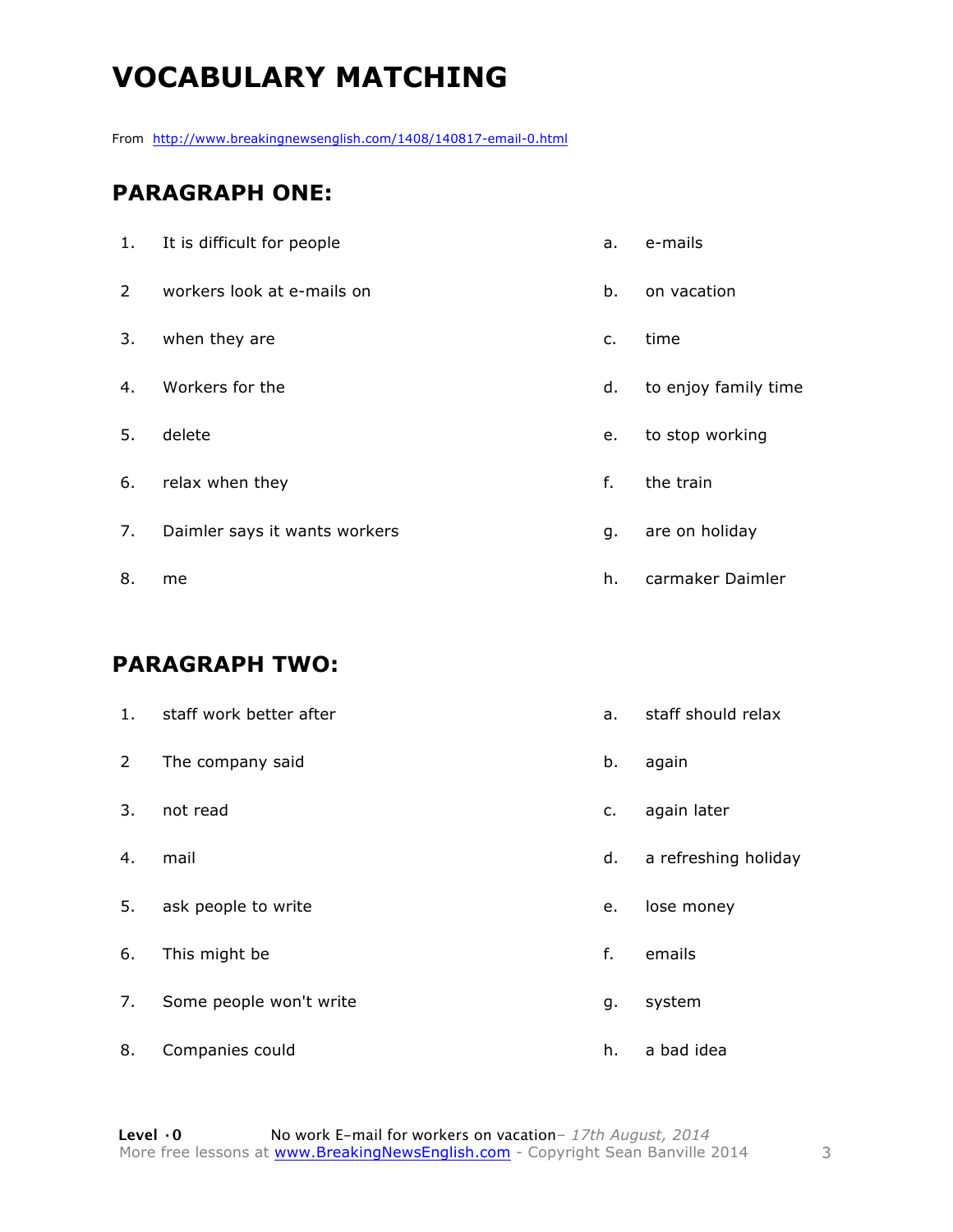### **LISTEN AND FILL IN THE GAPS**

From http://www.breakingnewsenglish.com/1408/140817-email-0.html

| look at e-mails on the train, (2) ______________________, and        |
|----------------------------------------------------------------------|
| when they $(3)$ __________________________. Workers for the carmaker |
|                                                                      |
| holiday. Daimler (5) _________________________ workers to enjoy      |
|                                                                      |
| Daimler said (7) _________________________ after a refreshing        |
|                                                                      |
| holiday and not read emails. Its (9) _______________________         |
| replies that ask people (10) ________________________ later. This    |
| $(11)$ ________________________. Some people won't write again.      |
| Companies (12) _____________________________.                        |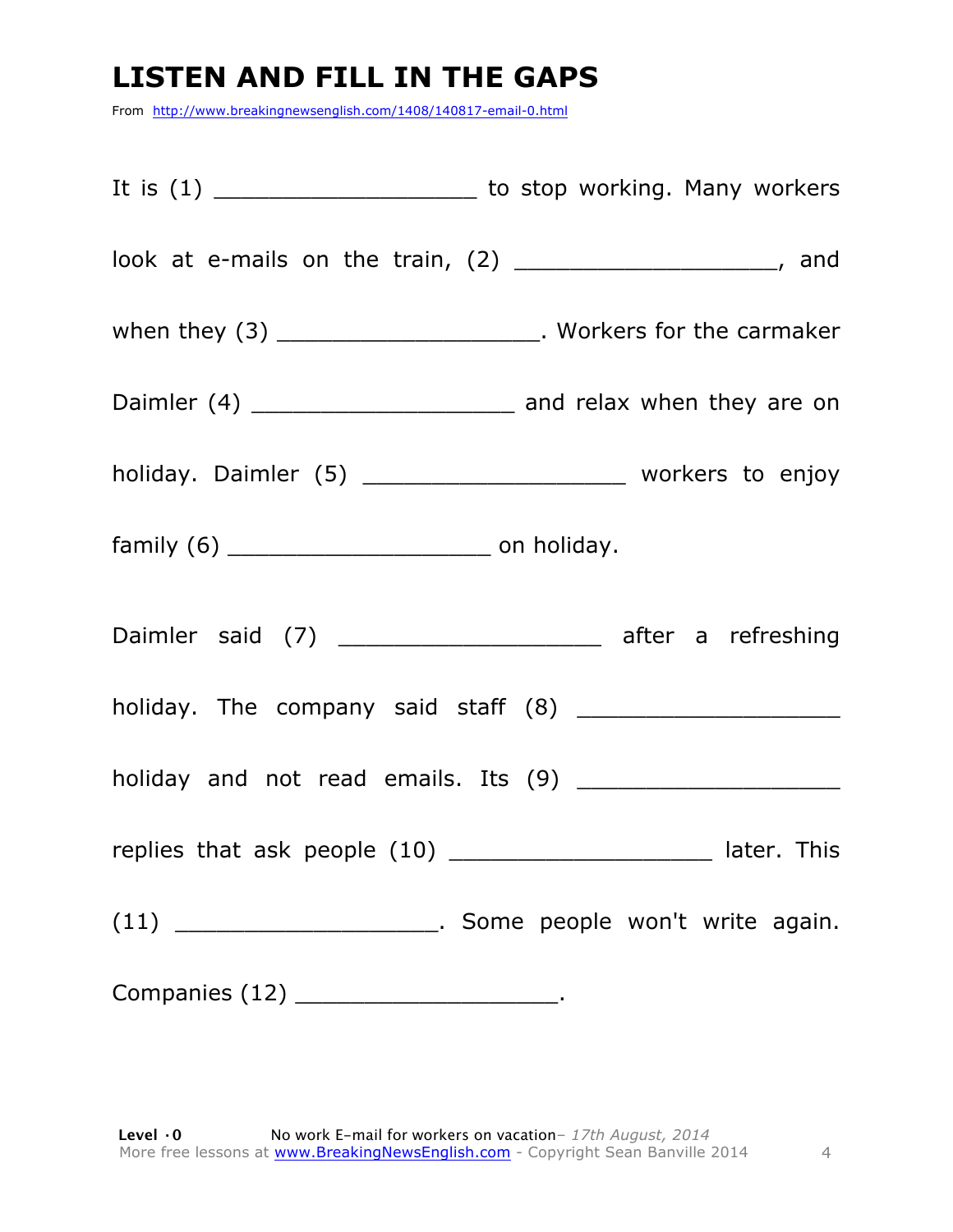# **PUT A SLASH ( / )WHERE THE SPACES ARE**

From http://www.breakingnewsenglish.com/1408/140817-email-0.html

Itisdifficultforpeopletostopworking.Manyworkerslookate-mailso

nthetrain,atlunchtime,athome,andwhentheyareonvacation.Work

ersforthecarmakerDaimlercandeletee-mailsandrelaxwhentheya

reonholiday.Daimlersaysitwantsworkerstoenjoyfamilytimeand"m

etime"onholiday.Daimlersaidstaffworkbetterafterarefreshingholi

day.Thecompanysaidstaffshouldrelaxonholidayandnotreademail

s.Itsmailsystemsendsrepliesthataskpeopletowriteagainlater.This

mightbeabadidea.Somepeoplewon'twriteagain.Companiescouldl

osemoney.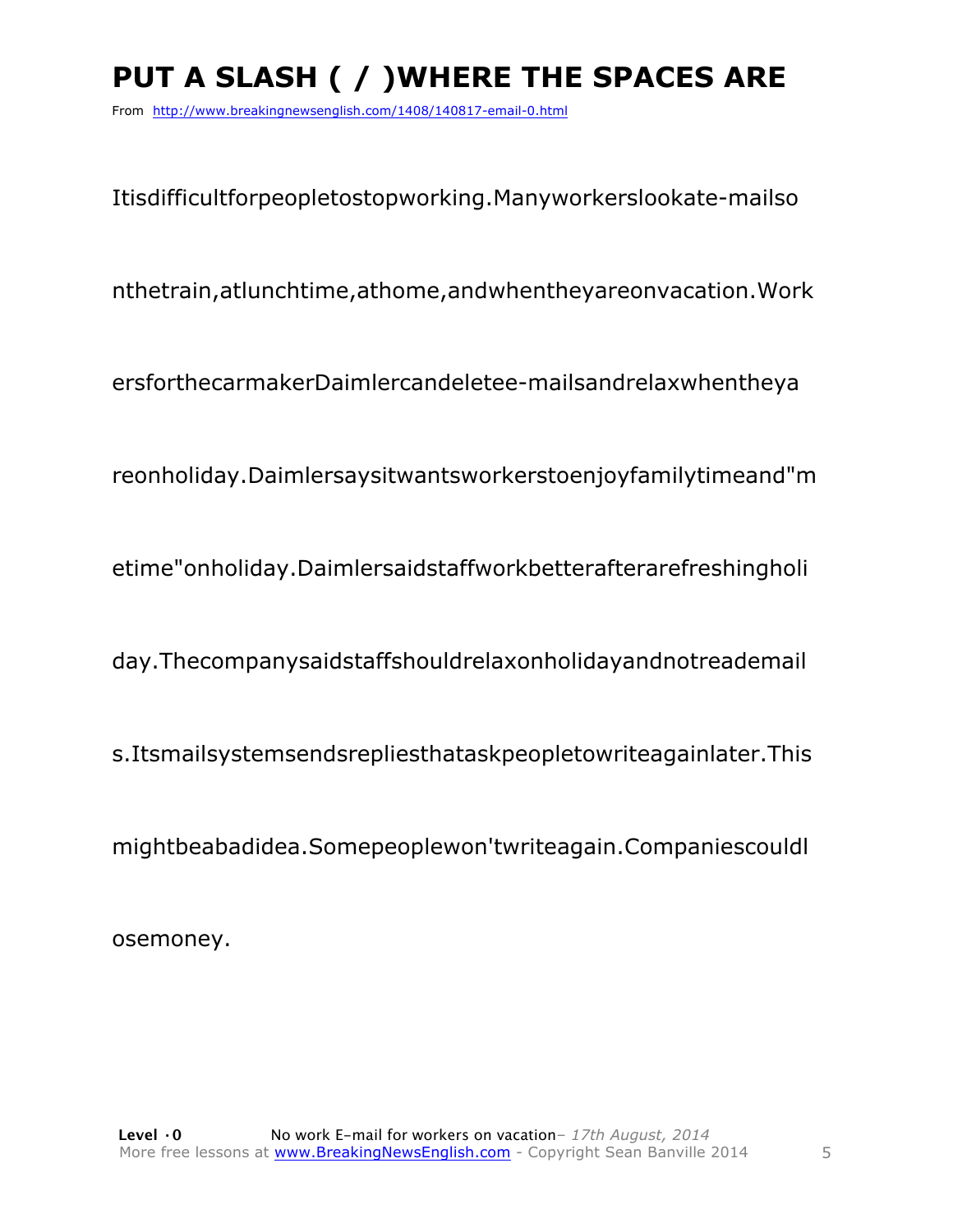### **WRITE QUESTIONS & ASK YOUR PARTNER(S)**

Student A: Do not show these to your speaking partner(s).

| a) |  |  |  |
|----|--|--|--|
| b) |  |  |  |
| c) |  |  |  |
| d) |  |  |  |
| e) |  |  |  |
| f) |  |  |  |

*No work E-mail for workers on vacation – 17th August, 2014* More free lessons at www.BreakingNewsEnglish.com

## **WRITE QUESTIONS & ASK YOUR PARTNER(S)**

-----------------------------------------------------------------------------

Student B: Do not show these to your speaking partner(s).

| a) |  |  |
|----|--|--|
| b) |  |  |
| c) |  |  |
| d) |  |  |
| e) |  |  |
| f) |  |  |
|    |  |  |